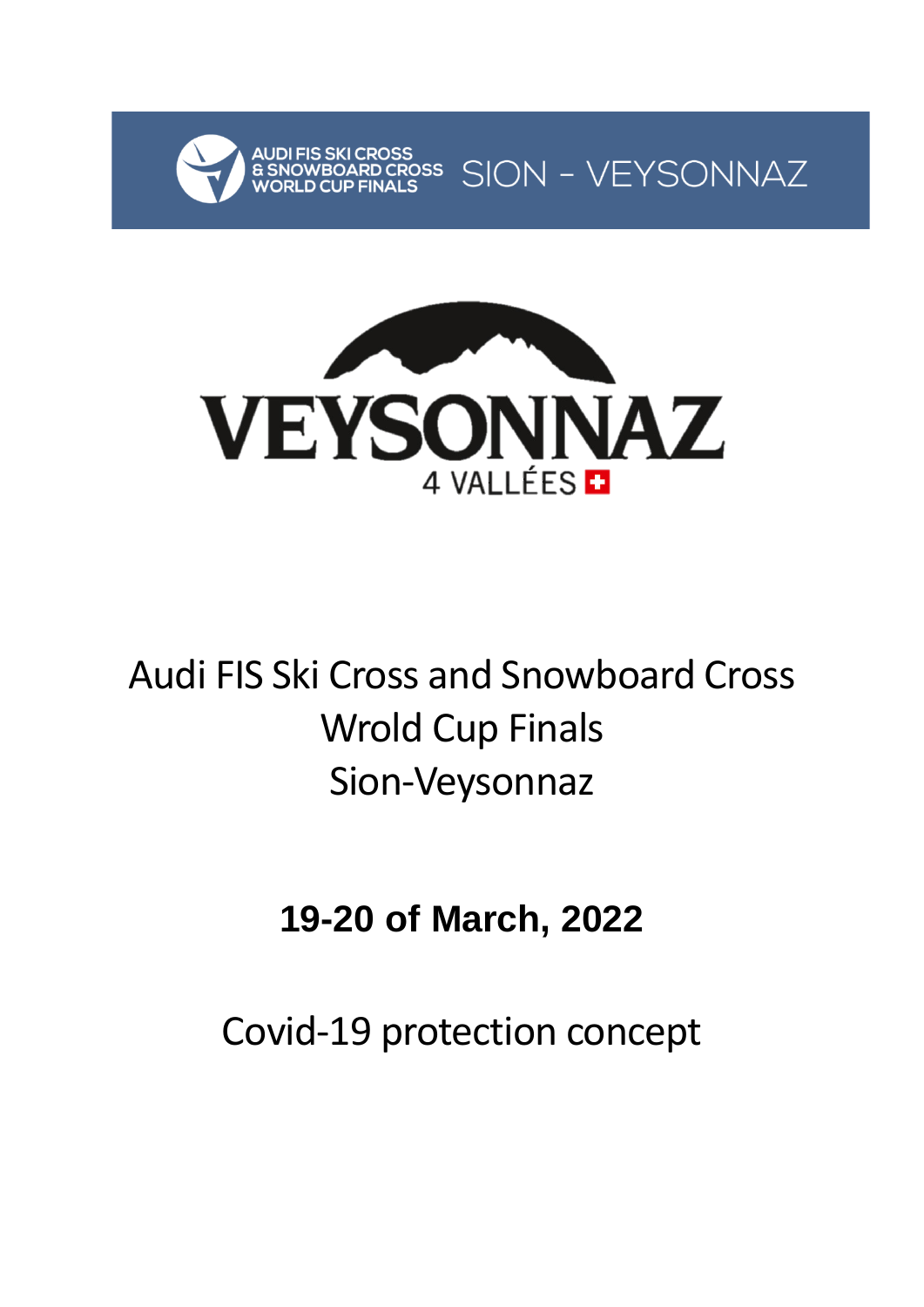# Table of contents

| 1.  |        |  |  |  |
|-----|--------|--|--|--|
| 2.  |        |  |  |  |
| 3.  |        |  |  |  |
| 4.  |        |  |  |  |
|     | 4.1.   |  |  |  |
|     | 4.2.   |  |  |  |
|     | 4.3.   |  |  |  |
| 5.  |        |  |  |  |
| 6.  |        |  |  |  |
|     | 6.1.   |  |  |  |
|     | 6.2.   |  |  |  |
|     | 6.3.   |  |  |  |
|     | 6.4.   |  |  |  |
|     | 6.5.   |  |  |  |
|     | 6.6.   |  |  |  |
|     | 6.7.   |  |  |  |
|     | 6.8.   |  |  |  |
|     | 6.8.1. |  |  |  |
|     | 6.8.2. |  |  |  |
|     | 6.8.3. |  |  |  |
|     | 6.8.4. |  |  |  |
|     | 6.8.5. |  |  |  |
|     | 6.8.6. |  |  |  |
|     | 6.8.7. |  |  |  |
| 7.  |        |  |  |  |
|     | 7.1.   |  |  |  |
|     | 7.2.   |  |  |  |
|     | 7.3.   |  |  |  |
| 8.  |        |  |  |  |
| 9.  |        |  |  |  |
| 10. |        |  |  |  |
| 11. |        |  |  |  |
| 12. |        |  |  |  |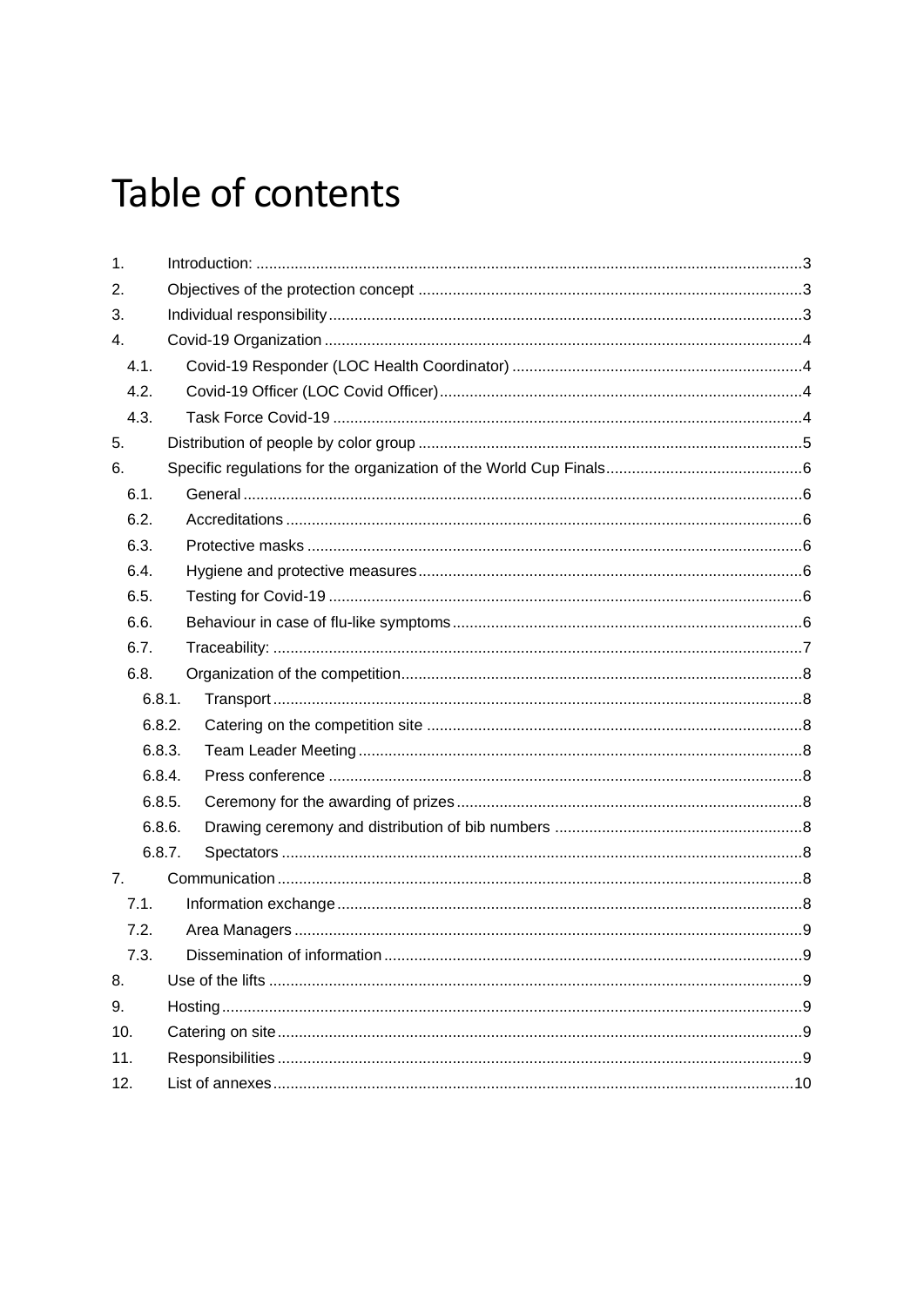## <span id="page-2-0"></span>1. Introduction:

For the organization of the Audi FIS Ski Cross and Snowboard Cross World Cup Finals Sion-Veysonnaz with the possibility of receiving spectators and about 500 people including athletes, athlete support staff, auxiliary personnel (volunteers, members of the army and the PCi) as well as the media, a Covid-19 protection concept approved by the medical authorities of the Canton of Valais is required to ensure the safety of all these people and to decrease the risk of spreading the pandemic.

The Covid-19 protection concept will also have to be approved by Swiss-Ski - with the support of the expert group around BASPO.

The Local Organizing Committee (LOC) must obtain prior approval from the cantonal authority for the organization of the World Cup events. The protection concept is designed to cover the three phases of the event (assembly, competition days and dismantling).

The Audi FIS Ski Cross and Snowboard Cross World Cup Finals Sion-Veysonnaz will bring together the following groups of people (see [Distribution of people by color group](#page-4-0)) :

- group of people RED
- group of people BLUE
- group of people YELLOW

The protection concept for the organization of the World Cup Finals is based on the documents provided by Swiss-Ski and valid from December 20 2021 until further notice. It considers the cantonal regulations and requirements. Furthermore, it considers the requirements of the International Ski Federation (FIS).

## <span id="page-2-1"></span>2. Objectives of the protection concept

The Covid-19 protection concept for the Sion-Veysonnaz World Cup Finals is designed to ensure that the following objectives are met:

- The health of the athletes, employees, volunteers and media on site has the highest priority.
- The processes and rules of the Covid-19 concept are clear and understandable for all partners. They give the event managers security in their approach;
- The processes and rules can be put into practice and are constantly adapted to the current guidelines and conditions.

## <span id="page-2-2"></span>3. Individual responsibility

The concept of protection is based primarily on individual responsibility according to the general recommendations in line with WHO requirements for reducing the risk of transmission of acute respiratory infection. The basic principles of the rules for preventing the transmission of infection are as follows:

- Wash hands regularly with soap and water for at least 30 seconds,
- Avoid touching eyes, nose or mouth with hands,
- Prevent any risk of the occurrence of a viral infection of the upper respiratory tract
- Sneezing or coughing into the elbow
- Respect the physical distance of 1.5m.
- It is mandatory to wear a mask inside and outside in high traffic areas or those indicated as such even if the social distance of 1.5m is respected (catering areas, meetings, transport, etc.)
- Staying home with Covid-19 or flu-like symptoms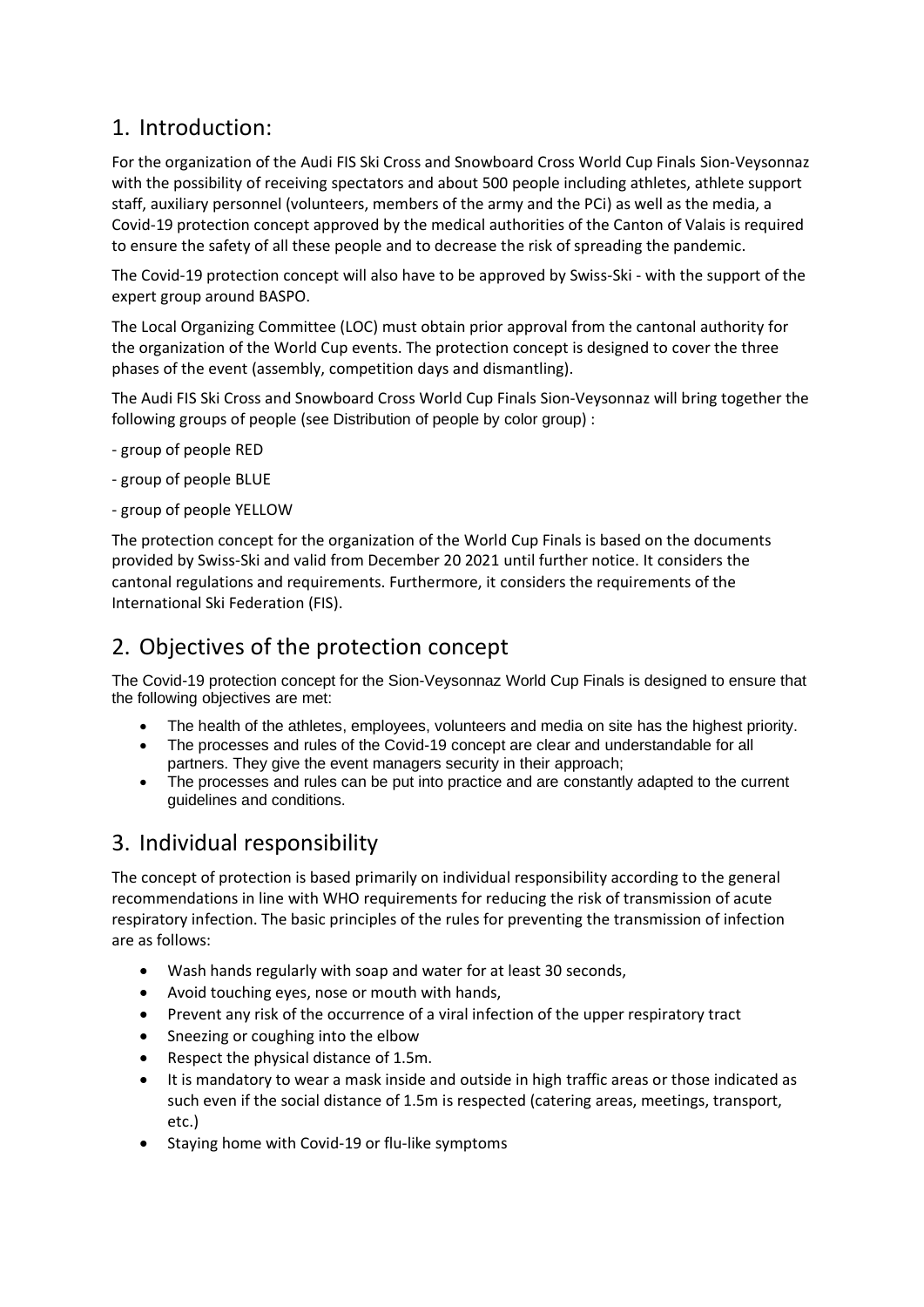## <span id="page-3-0"></span>4. Covid-19 Organization

### <span id="page-3-1"></span>4.1. Covid-19 Responder (LOC Health Coordinator)

Doctor Gérald Gremion.

Phone +41 64479 69 53

E-mail : gerald.gremion@chuv.ch

Duties will include:

- Is the interface with the canton
- Follows national health guidelines
- Advise the LOC on prevention measures to be implemented
- Defines the testing protocol in accordance with FIS guidelines and/or cantonal and national regulations
- Defines the protocol for managing suspected Covid-19 cases
- Established the Covid-19 protection plan to be validated by the canton
- Is the contact person for event participants
- Oversees the results of tests and/or other medical documents (FIS Passport)
- Can be reached for the duration of the event and for 14 days after the event (0700-2200)

#### <span id="page-3-2"></span>4.2. Covid-19 Officer (LOC Covid Officer)

Gérald Glassey

Phone: +41 79 503 52 56

E-mail : [gerald.glassey@admin.vs.ch](mailto:gerald.glassey@admin.vs.ch)

Duties will include:

- Is the LOC representative in the Covid-19 Task Force and ensures its coordination
- Responds directly to the LOC President
- Oversees the work of the Covid-19 Task Force and reports regularly on activities to the rest of the LOC
- Coordinate the preparation meetings with the other stakeholders (Swiss-Ski and/or FIS)
- Ensures that LOC preparatory activities are carried out in accordance with FIS guidelines and/or applicable regulations
- Advises LOC members on the implementation of the protection concept in all areas (personnel, administration, logistics, other)
- Is responsible for the implementation of the protection concept and monitors compliance with it
- Report observations or need for action to the Task Force for immediate implementation
- When necessary, takes immediate action to ensure compliance with the guidelines in consultation with the LOC Chair

#### <span id="page-3-3"></span>4.3. Task Force Covid-19

A working group will be set up during the World Cup. It will be composed of the following people: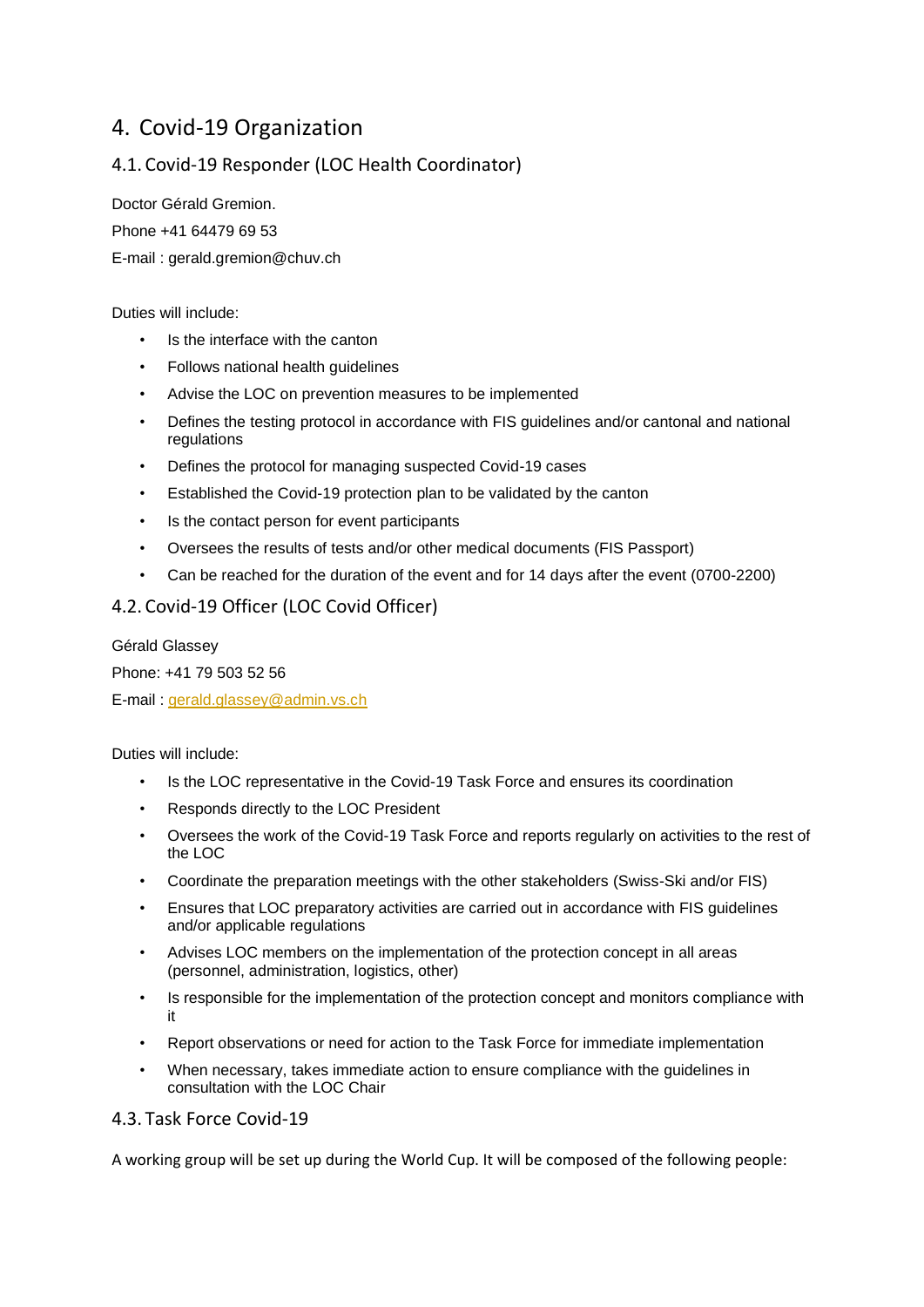- Covid-19 Officer (LOC Covid Officer)
- LOC Health Coordinator (Covid-19)
- FIS representative
- Swiss-Ski representative

The working group decides what to do and what action to take if accredited individuals develop symptoms and test positive for Covid-19 infection.

## <span id="page-4-0"></span>5. Distribution of people by color group

The colors correspond to the following groups of people:

| <b>RED</b>    | All persons who travel with or are in direct contact with the World Cup<br>entourage. Specifically, this includes athletes (including forerunners),<br>coaches, supervisors, service people, management closest to the athletes,<br>FIS, judges at the start, camera operators in the start gate, finish area. |
|---------------|----------------------------------------------------------------------------------------------------------------------------------------------------------------------------------------------------------------------------------------------------------------------------------------------------------------|
| <b>BLUE</b>   | All persons active in the organization on the course, in the start/finish area<br>or in other areas of the competition: volunteers, race officials, Civil<br>Protection, Army, external companies                                                                                                              |
| <b>YELLOW</b> | Media, journalists and reporters from TV, newspapers,<br>radios,<br>photographers, technicians and Host Broadcaster.                                                                                                                                                                                           |

The details are defined in the corresponding-colored appendix.

Key points:

- A person can only belong to one color group.
- Groups should never mix.
- Colored armbands will be used to control membership in the different groups. As an organizer, a list of all accredited persons will be kept up to date (name, first name, phone number, address)
- In addition, a map that defines the corresponding zones is created for the color groups. The traffic flow will be managed so that two color groups cannot mix.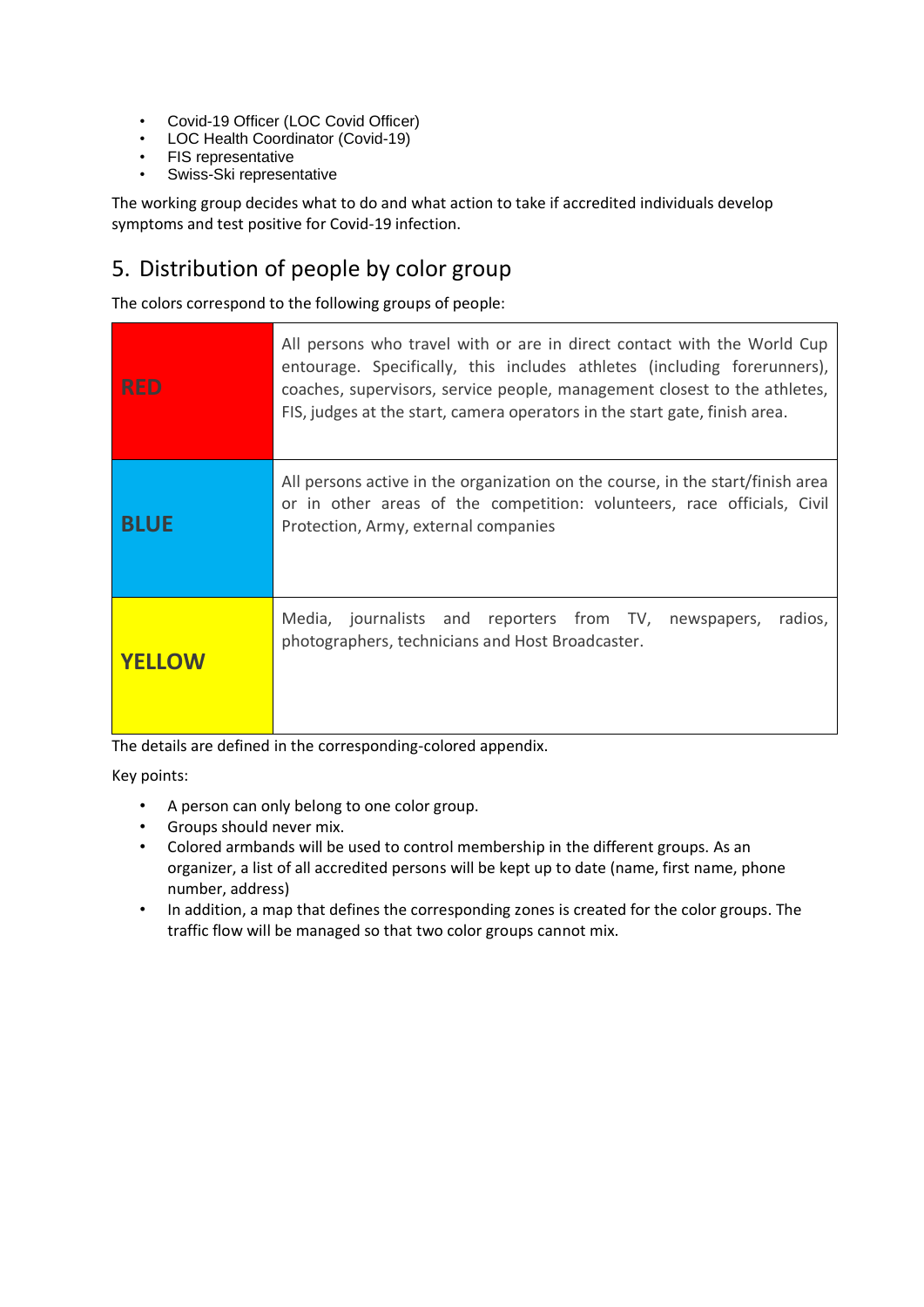## <span id="page-5-0"></span>6. Specific regulations for the organization of the World Cup Finals

#### <span id="page-5-1"></span>6.1.General

The health requirements for epidemiological prevention were issued by the Federal Office of Public Health (FOPH), the Federal Office of Sports (BASPO) and Swiss Olympic. They apply to all sports events.

As a reminder, the basic measures were described in the chapter "Individual Responsibility".

#### <span id="page-5-2"></span>6.2. Accreditations

Each person to be accredited will be assigned to one of the color groups according to his/her function and will have to provide a Covid certificate valid in Switzerland and fill in the appropriate health questionnaire provided by the FIS. If the person answers "Yes" to any of these questions, a Covid-19 test will be performed on site. Until the test result is received, the person will remain isolated.

For those who are neither cured nor vaccinated, a negative antigen test is required before accreditation can be granted. A rapid test will then be performed every 24 hours starting 24 hours after arrival.

Other obligations apply to the RED group, which are regulated in the corresponding colored annex. Individuals in the RED group must present a negative PCR test that is less than 48 hours old upon arrival.

#### <span id="page-5-3"></span>6.3. Protective masks

Masks must be worn during all indoor and outdoor competitions when the 1.50m distance cannot be respected. There are exceptions which are defined in the various color documents (especially for athletes during competition or for volunteers engaged in physically intense work).

The wearing of a mask is mandatory when a person is in contact with a person of another color group when the context of the competition requires it (e.g. personnel near the starting area).

Only surgical or FFP2 masks are allowed. The Task Force Covid-19 Sion-Veysonnaz recommends the use of FFP2 masks for all accredited persons.

#### <span id="page-5-4"></span>6.4.Hygiene and protective measures

Regular disinfection of contact surfaces.

Disinfectant dispensers will be provided in sufficient quantity and placed at strategic points of passage, especially in all colored areas. Each person is required to disinfect their hands upon entering the area. Supplies of masks will be available. Security guards will be trained to manage the flow of people and ensure that there are no crowds.

Garbage cans will be placed at the exit of the areas for the disposal of used masks.

#### <span id="page-5-5"></span>6.5. Testing for Covid-19

Hotel and restaurant staff in contact with the red group should be tested with a PCR test before the arrival of the athletes.

RED group members who require a test to travel must register before arrival.

#### <span id="page-5-6"></span>6.6. Behaviour in case of flu-like symptoms

#### **Accredited person with flu-like symptoms**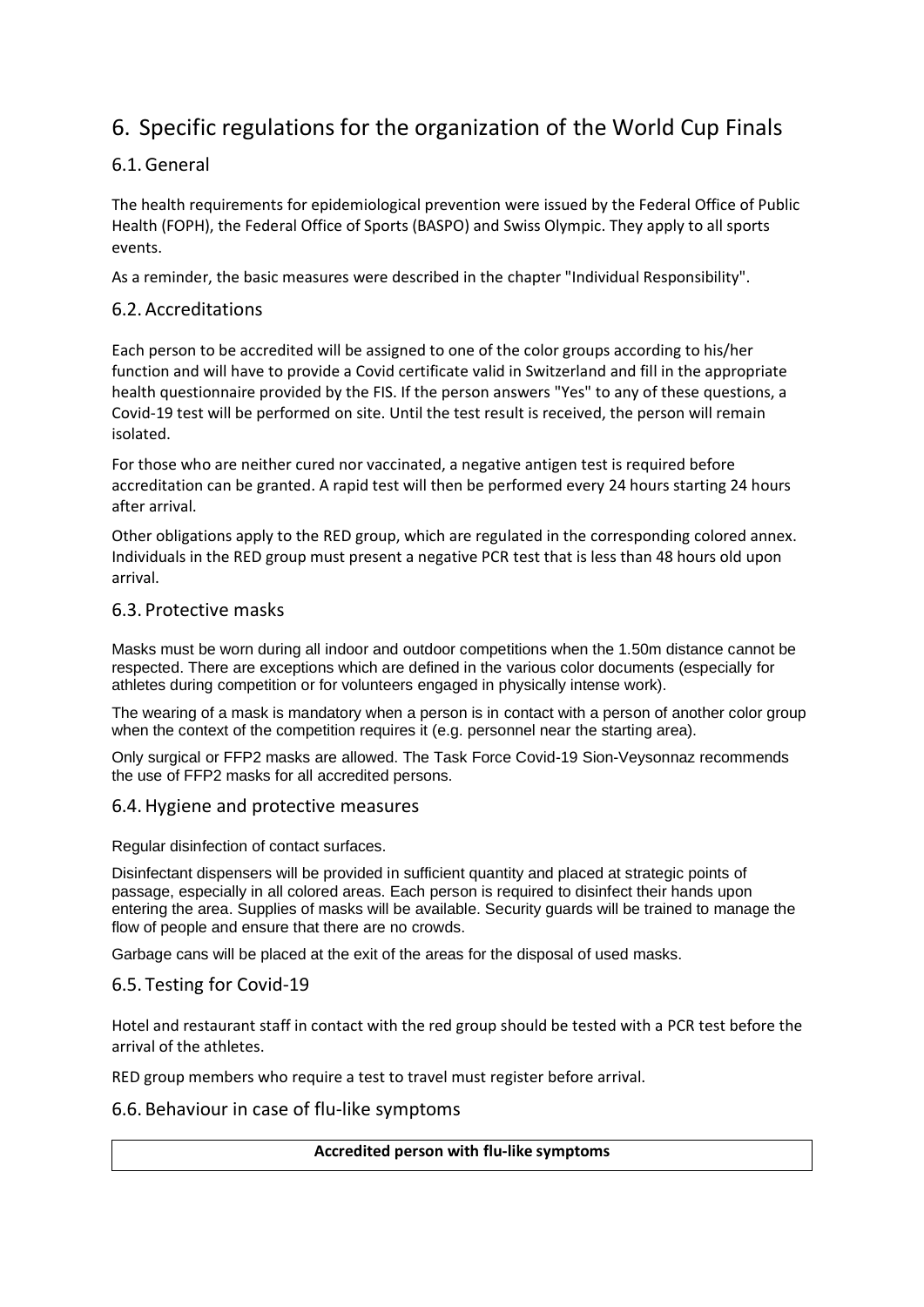(Athletes, team staff, media, volunteers, etc.)



**Announce to his team leader or line manager**

The person concerned must immediately isolate himself



**Announcement to the official responsible for the Covid-19**



**The official responsible for Covid-19 transmits the information to the task force**

Attitude decision: (Testing, isolation, quarantine, return home .... )

Discussion with the medical specialist (infectious disease specialist)

Transmission of information to higher authorities and to the persons concerned

#### <span id="page-6-0"></span>6.7. Traceability

- During the competitions, a list of all persons present will be established and kept for at least 2 weeks so that this list can be transmitted to the health authorities in case of need. This directive is valid for all color groups.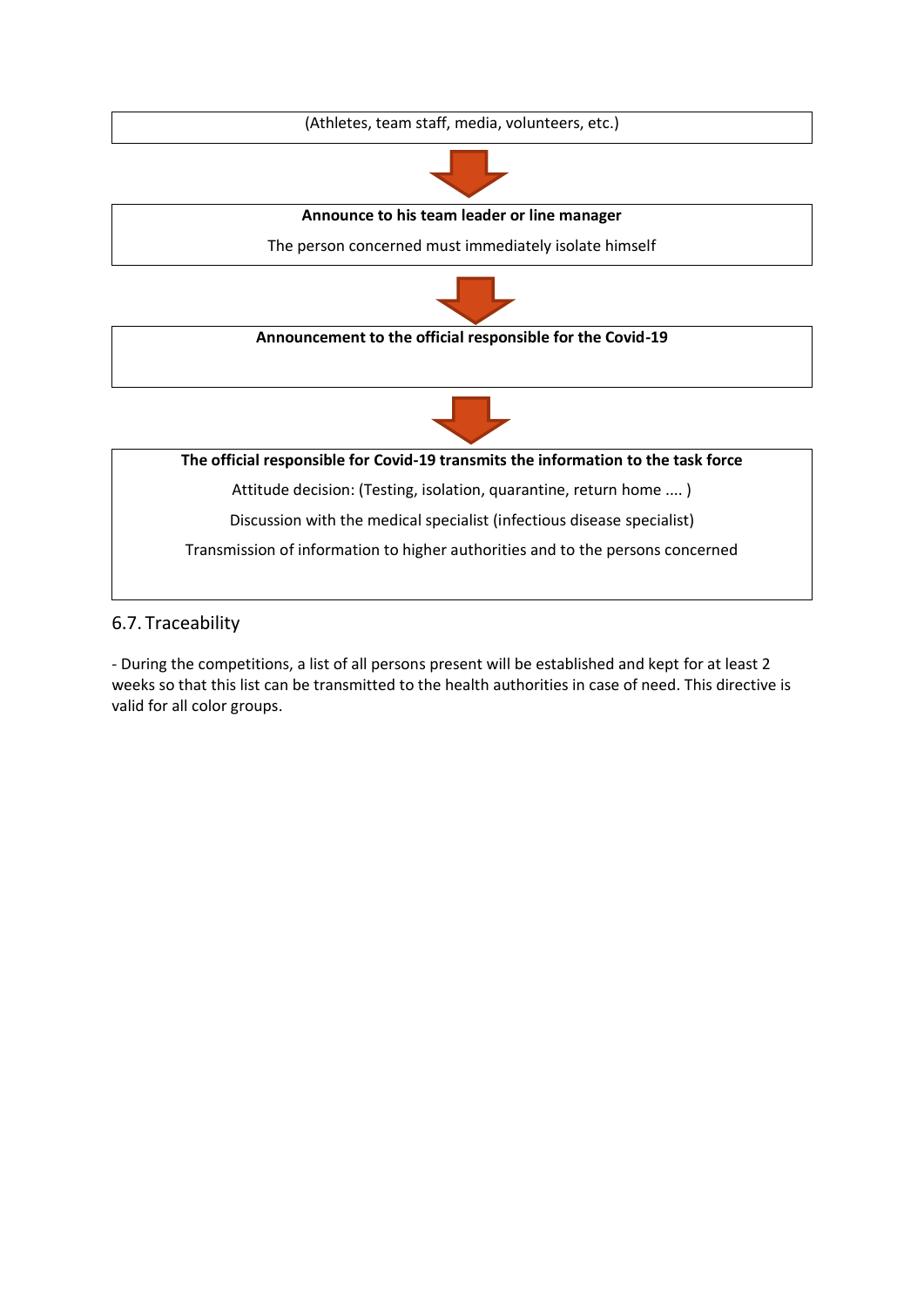#### <span id="page-7-0"></span>6.8.Organization of the competition

#### <span id="page-7-1"></span>6.8.1. Transport

The transportation of the different groups of people to the competition site must be organized individually. If teams or nations are not able to organize their own transport, this will be arranged through the LOC. During the transport there must be no contact or mixing with other groups of people (exception: drivers, wearing FFP2 masks).

#### <span id="page-7-2"></span>6.8.2. Catering on the competition site

A separate catering area must be provided for each group of people. No self-service is allowed. When a table empties, auxiliary personnel will be required to disinfect and clean the table.

#### <span id="page-7-3"></span>6.8.3. Team Leader Meeting

The number of participants at the Team Captains Meeting (TCM) must be kept to a minimum, i.e. the FIS representatives whose number is decided by the FIS, 3 LOC representatives and a maximum of 1 representative per nation.

#### <span id="page-7-4"></span>6.8.4. Press conference

No press conference is planned. Media wishing to interview an athlete may do so at the finish of the races according to a program defined in advance by the press chief.

#### 6.8.5. Award ceremonies

Award ceremonies will take place exclusively in the finish area. The participants are limited and defined by the FIS in the document "FIS Covid-19 Ceremony Guidelines 2021-22" available on fisski.com.

#### 6.8.6. Public bib draw

The public draw is cancelled. The start numbers will be collected by a team member. The start number can also be issued at the TCM.

#### <span id="page-7-5"></span>6.8.7. Spectators

Spectator zones are planned in the finish area outside and around the giant screens (FIS and LOC). The areas will be well marked, and the flow of spectators will be monitored by volunteers.

Social distancing shall be observed in all areas. A distance of 1.5m should be provided between people.

All traffic flow on the site should be one-way. It is recommended that you do not stop in narrow sections. The use of a face mask will be mandatory when entering the finish area. Masks must be worn throughout the competition site.

Security personnel will be present to enforce these measures.

### <span id="page-7-6"></span>7. Communication

#### <span id="page-7-7"></span>7.1. Information exchange

The exchange of information between World Cup organizers is coordinated by Swiss-Ski.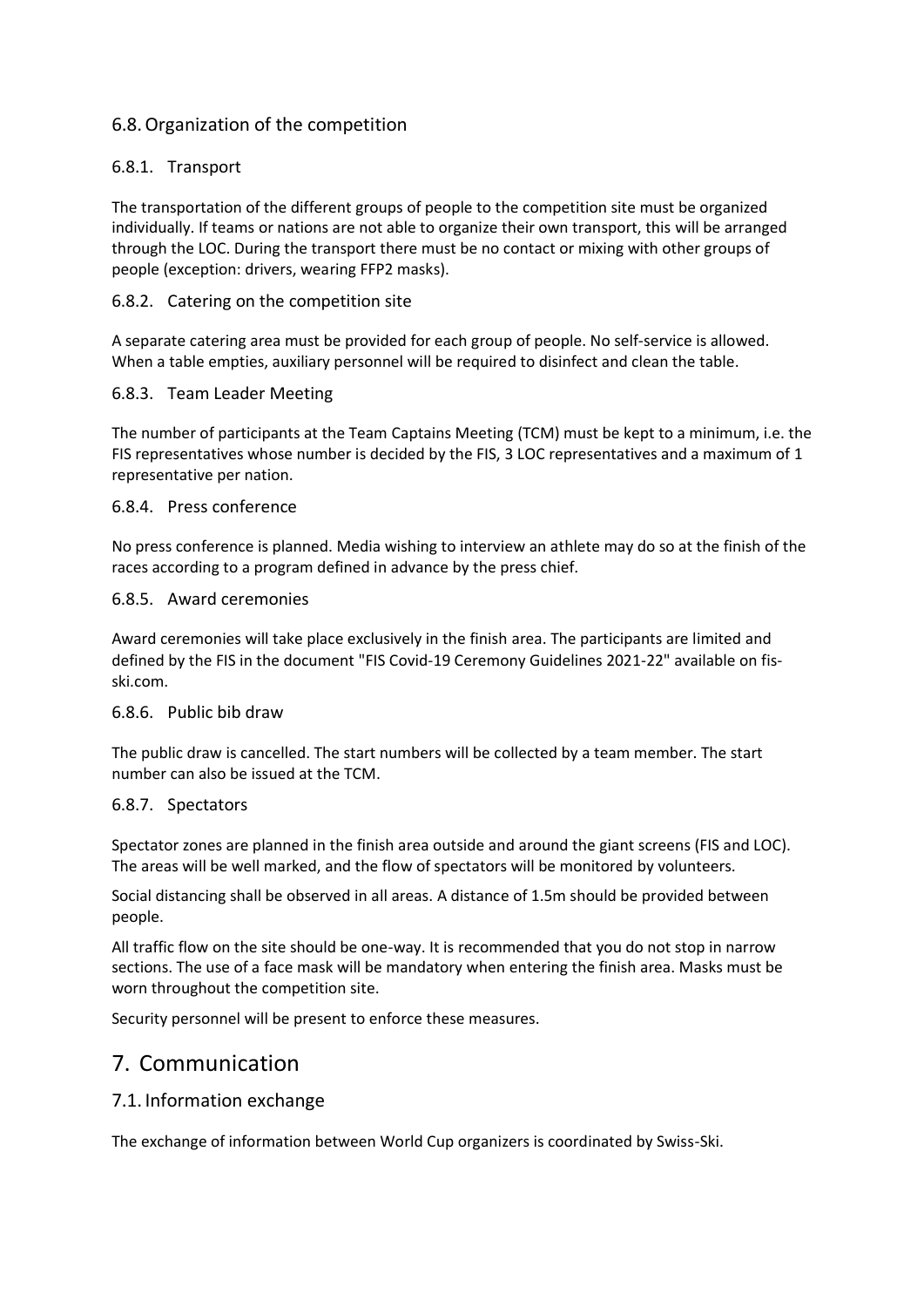#### <span id="page-8-0"></span>7.2. Area Managers

All sector chiefs must be informed in advance of the applicable protective measures based on the current World Cup basic protection concept and the corresponding annexes.

#### <span id="page-8-1"></span>7.3. Dissemination of information

Information signs regarding applicable safety procedures shall be posted. In addition, speakers should regularly remind people of the safety instructions in place. This information channel must avoid the accumulation of people at the entrances and exits.

## <span id="page-8-2"></span>8. Use of the lifts

When using the lifts, the national and cantonal protection regulations as well as the protection concept of the lift operator apply. When using the lifts, it is important not to mix color groups and not to mix guests with World Cup staff (volunteers, military and civil protection personnel).

When using the lifts, all persons, regardless of their color group, must wear a mask.

## <span id="page-8-3"></span>9. Hosting

All accommodation planning should be based on the advice and recommendations of local health authorities. Social distancing requirements must be respected in hotels.

The protection concept of GastroSuisse/GastroValais applies strictly.

During meals, the RED group will not mix with other clients.

Adequate sanitation and dining facilities must be provided for each color group.

The catering is done by table service only

Closed rooms must be well ventilated regularly at each change of group.

In addition, tables and other surfaces must be disinfected as soon as a group has left the table

## <span id="page-8-4"></span>10. Catering on site

People belonging to the RED group will be able to eat at the restaurant Le Mont-Rouge in a reserved area.

The people belonging to the BLUE group will be able to eat in a reserved room and space.

Under no circumstances will these two groups be allowed to cross paths.

At no time can the public have contact with these groups of people.

### <span id="page-8-5"></span>11. Responsibilities

The responsibility for the implementation and control of the prescribed measures lies with the organizers responsible for the staging of the competition. The Covid-19 Officer is responsible for ensuring compliance with these measures.

Before receiving accreditation, all persons involved in the organization sign a declaration that the basic protection concept and the corresponding color appendix have been read and understood. This ensures individual training and correct implementation.

Event participants (athletes, managers, volunteers, members of the press) are required to implement the prescribed measures in a consistent manner and to immediately report any symptoms of illness to the official Covid-19 respondent.